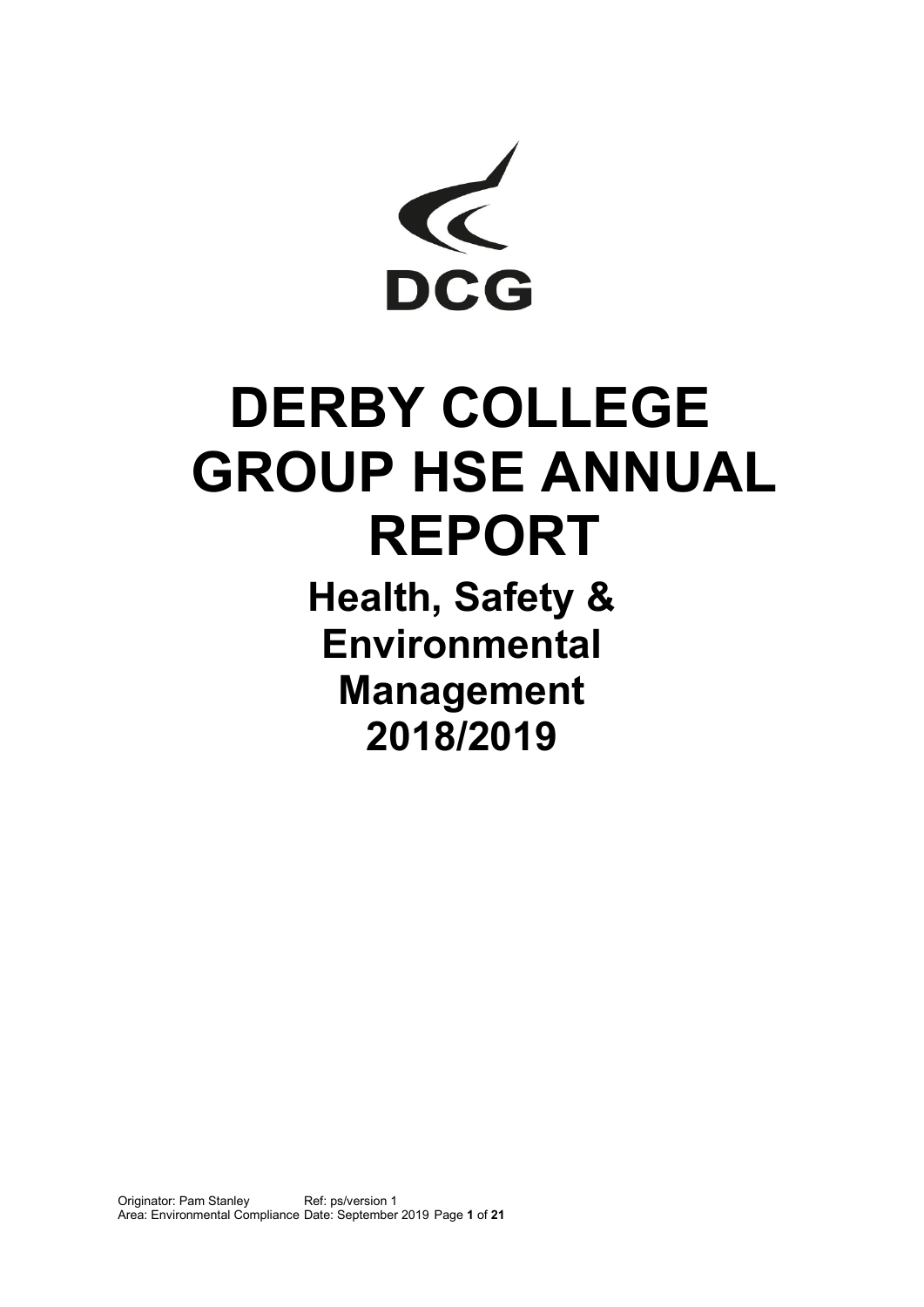# **Contents**

|                          |                                                            |                                    |                                                                                              | Page<br><b>Numbe</b>    |  |  |
|--------------------------|------------------------------------------------------------|------------------------------------|----------------------------------------------------------------------------------------------|-------------------------|--|--|
| <b>Executive Summary</b> | 3                                                          |                                    |                                                                                              |                         |  |  |
| 1                        | Policy                                                     |                                    |                                                                                              |                         |  |  |
|                          | i)                                                         |                                    | Improving health, safety and environmental management                                        | 4                       |  |  |
|                          | $\overline{\mathsf{ii}}$                                   |                                    | Co-operation and communication                                                               | 4                       |  |  |
|                          | iii)                                                       |                                    | Competence                                                                                   | 5                       |  |  |
| $\mathbf{2}$             |                                                            | Planning and Implementing          |                                                                                              |                         |  |  |
|                          | i)                                                         | Health and Safety Risk Management  |                                                                                              |                         |  |  |
|                          | ii)                                                        | <b>Fire Safety Management</b>      |                                                                                              |                         |  |  |
|                          | iii)                                                       | <b>Environmental Management</b>    |                                                                                              |                         |  |  |
|                          | iv)                                                        |                                    | Environmental Monitoring - Noise and Dust Assessments                                        | 7                       |  |  |
|                          | V)                                                         |                                    | <b>Workplace Vetting</b>                                                                     | 8<br>8                  |  |  |
|                          | vi)                                                        |                                    | <b>Food Safety</b>                                                                           |                         |  |  |
|                          | vii)                                                       |                                    | <b>Counter Terrorism</b>                                                                     | $\overline{\mathbf{8}}$ |  |  |
|                          | viii)                                                      |                                    | <b>Link Governor</b>                                                                         | 8                       |  |  |
|                          | ix)                                                        |                                    | <b>Business Continuity</b>                                                                   | $\overline{9}$          |  |  |
|                          | X)                                                         |                                    | <b>CCTV Management</b>                                                                       | $\overline{9}$          |  |  |
|                          | xi)                                                        |                                    | <b>UK Parliament Week</b>                                                                    | $\overline{9}$          |  |  |
|                          | xii)                                                       | Duty Safety Officer                | 9                                                                                            |                         |  |  |
|                          | xiii)                                                      |                                    | Boiler House, Broomfield Hall                                                                | $\overline{9}$          |  |  |
|                          | xiv)                                                       | <b>Educational Visits Database</b> | 9                                                                                            |                         |  |  |
| 3                        | Monitorin                                                  |                                    | 10                                                                                           |                         |  |  |
|                          | $\frac{g}{i}$                                              |                                    | <b>Proactive Monitoring</b>                                                                  | 10                      |  |  |
|                          | ii)                                                        |                                    | <b>Reactive Monitoring</b>                                                                   | 10                      |  |  |
|                          | <b>Performance Indicators</b><br>$\overline{\mathsf{iii}}$ |                                    |                                                                                              |                         |  |  |
|                          |                                                            | a)                                 | Communication and visits by external agencies                                                | 12                      |  |  |
|                          |                                                            | b)                                 | Enforcement actions by enforcing                                                             | 12                      |  |  |
|                          |                                                            | c)                                 | authorities Derby College Key                                                                | 12                      |  |  |
|                          |                                                            |                                    | Performance Indicators                                                                       |                         |  |  |
| 4                        | <b>Audit and Review</b>                                    |                                    | 13                                                                                           |                         |  |  |
| 5                        | <b>Next</b><br>steps                                       |                                    |                                                                                              | 14                      |  |  |
|                          | <b>Statistics</b>                                          |                                    | Appendix 1 - Health & Safety Training Statistics<br>Appendix 2 - Accident/Incident/Near Miss |                         |  |  |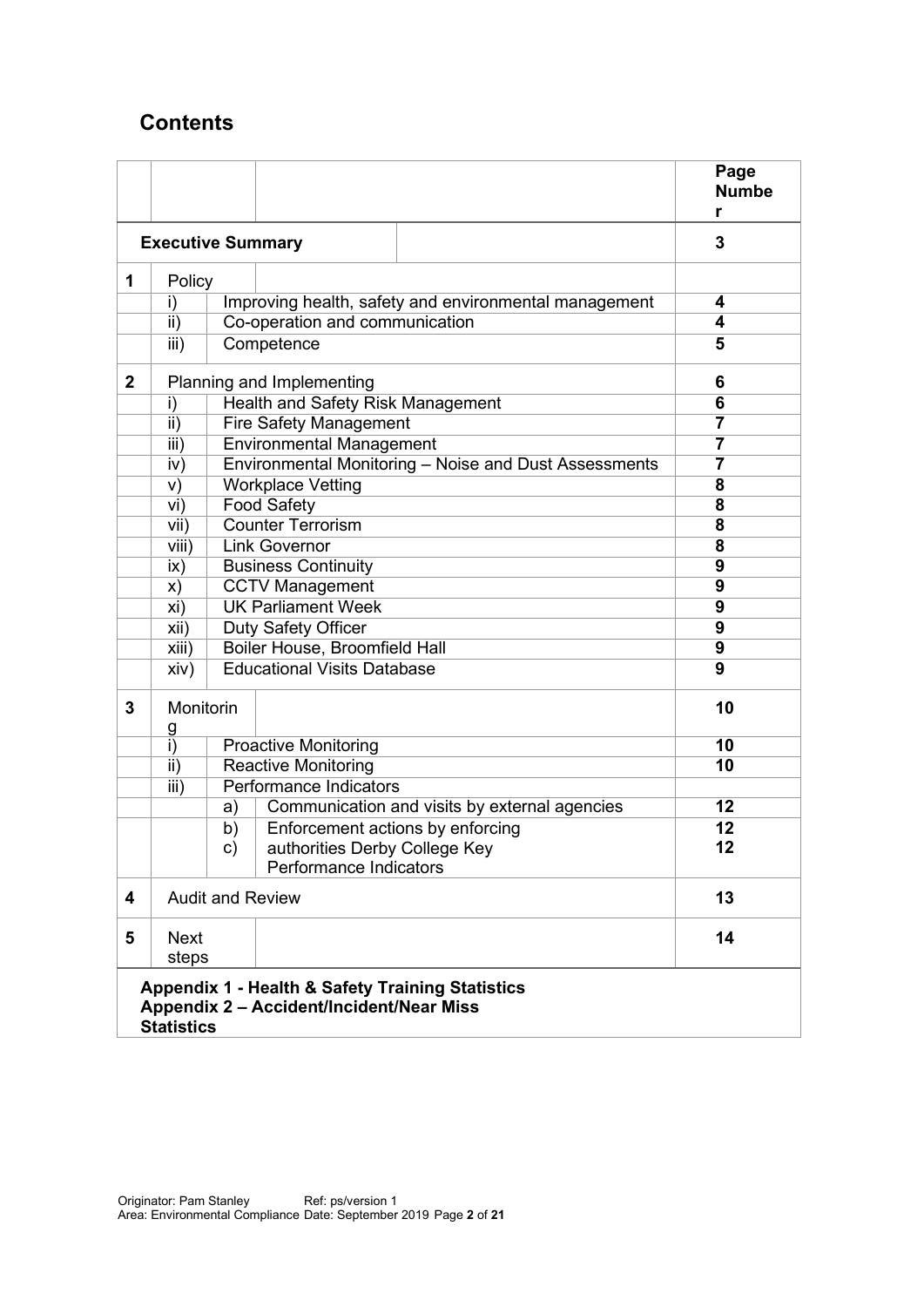#### **EXECUTIVE SUMMARY**

The 2018/2019 annual report on health, safety and environmental management summarises Derby College Group's (DCG) performance and the programme of work carried out during the academic year, in order to work towards the highest standards of health, safety and environmental management.

Overall the report captures the diversity of activity relating to health, safety and environmental management that takes place across DCG, whilst combining statistical information on incidents and training, with explanatory information on management.

#### *DCG's commitment*

DCG acknowledges that all matters of health, safety and environmental management are essential factors which must be integrated within all corporate and management decisions, such that it is embedded within the Strategic Objectives 2017 - 2020

- Priority Three Excel in all that we do
	- $\circ$  Ensuring our learning environments are safe, accessible and sustainable. provide aspirational learning zones and foster independent study.

#### *Performance*

Health and safety performance compares favourably against the previous academic year.

Data on accidents is displayed in Appendix 2. The report contains some commentary and causes observed.

#### *Positive action taken during the year*

DCG's health and safety management system underwent internal audit this academic year, with the outcome being that of substantial assurance, with no recommendations and best practice within the sector identified.

The Environmental Compliance Team became responsible for producing the Duty Safety Officer (DSO) rotas this academic year. This resulted in the training of over 50 managers in the fire safety arrangements across DCG and the successful implementation of the local arrangements across all Colleges – so well done to the team.

#### *Next steps*

A number of initiatives were started in 2018/2019 that will be continued moving forward into 2019/2020. For example, implementation of the Educational Visits Database and continuing management of the DSO and Duty First Aider rotas.

The Carbon Footprint is also to be reviewed and revised this academic year, which will provide a supporting action plan in order for DCG to work towards a lower carbon footprint.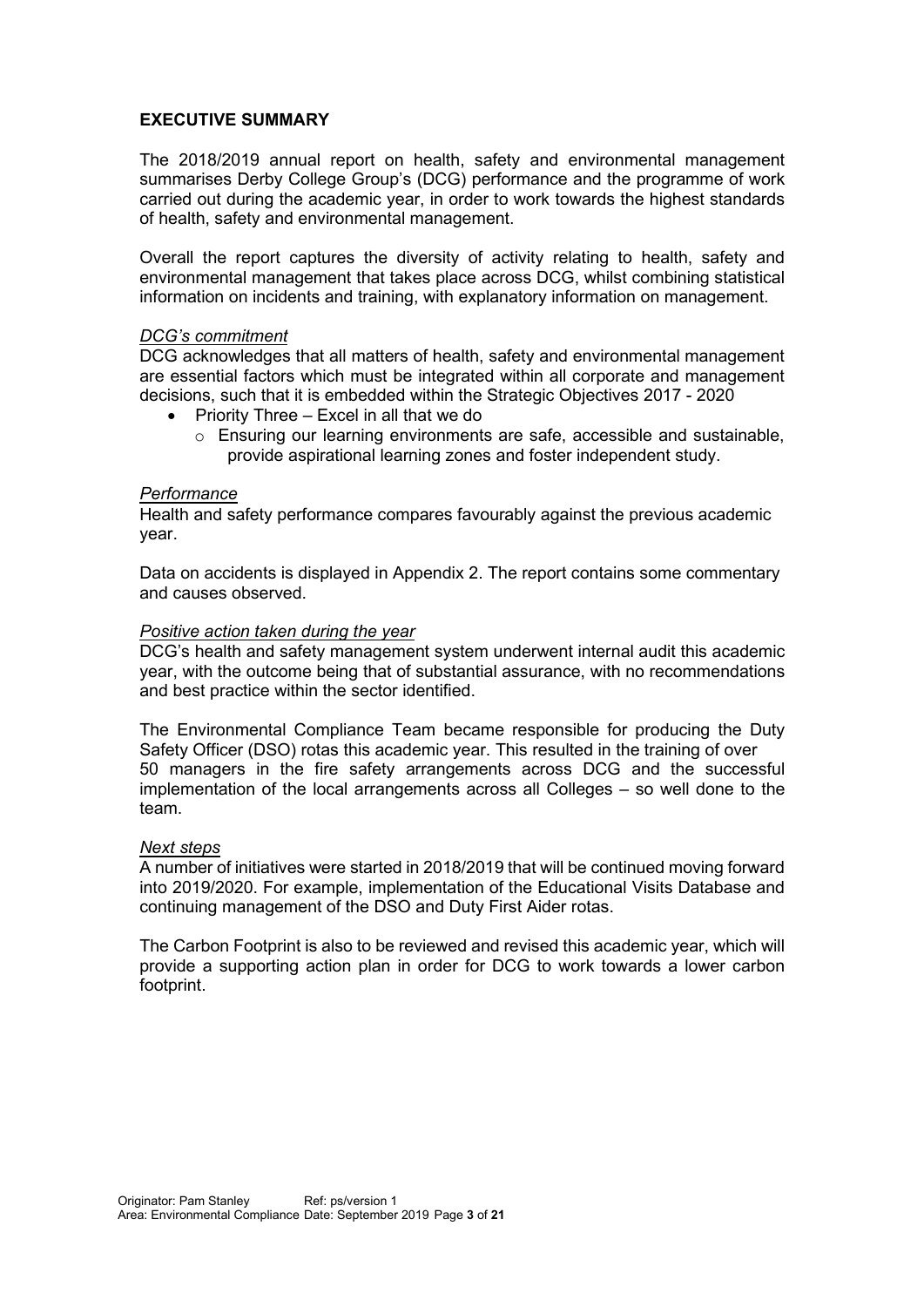## **1 Policy**

#### **i) Improving health, safety and environmental management**

The Governing Body recognise the important role it plays in giving leadership to improving health, safety and environmental management across DCG, such that a Governor has taken on board the responsibility of being the Link Governor for this important area. A health, safety and environmental status report is presented by the Environmental Compliance Manager at each Corporation meeting, which details any significant accidents/incidents that have occurred together with any significant risks and reporting against Key Performance Indicators.

In order to ensure that there is a clear direction for DCG in relation to health and safety management, the Health, Safety & Welfare at Work Policy (which is subject to an annual review) was presented to and approved by the Corporation in December 2018. This policy forms the foundation on which all other policies, procedures and guidance are built. All other health and safety policies were reviewed this academic year in order to transfer them onto the new DCG template, with no significant changes being made. A three-year review has now been placed on thesepolicies.

The Environmental Compliance Team comprises of an Environmental Compliance Manager who is a Chartered member of IOSH (Institute of Occupational Safety and Health), a Health, Safety & Environment Adviser, and an Environmental Compliance Administrator.

The Environmental Compliance Team and Estates Management continue to work with curriculum areas to embed best practice to ensure that robust processes are in place in the areas of health, safety and environmental management.

DCG's Environmental Compliance Team provide competent health and safety (including food hygiene and fire safety), and environmental management advice/support across DCG.

The Environmental Compliance Team continues to be responsible for claims management within DCG which has led to improved communication in the management of claims received by DCG, whether this be civil, motor vehicle or property.

The health and safety legislation register continues to be monitored and reviewed to ensure that DCG is meeting its statutory obligations.

#### **ii) Co-operation and communication**

Co-operation between DCG, its employees and students is fostered through the Executive Health, Safety & Environment Committee (HSEC), which is chaired by the Deputy Chief Executive. The Committee met three times in 2018/2019. Employee views are represented by Trade Union Safety Representatives. Again, this academic year Trade Union representation has been poor, with only one representative being put forward by the Trade Unions. Because of the poor employee representation Health & Safety Champions and Environmental Champions have been appointed to facilitate communication across DCG.

The Operational Health, Safety & Environmental Management Group which is accountable to the HSEC continues to improve health, safety and environmental management communication. The Group was established to operationally promote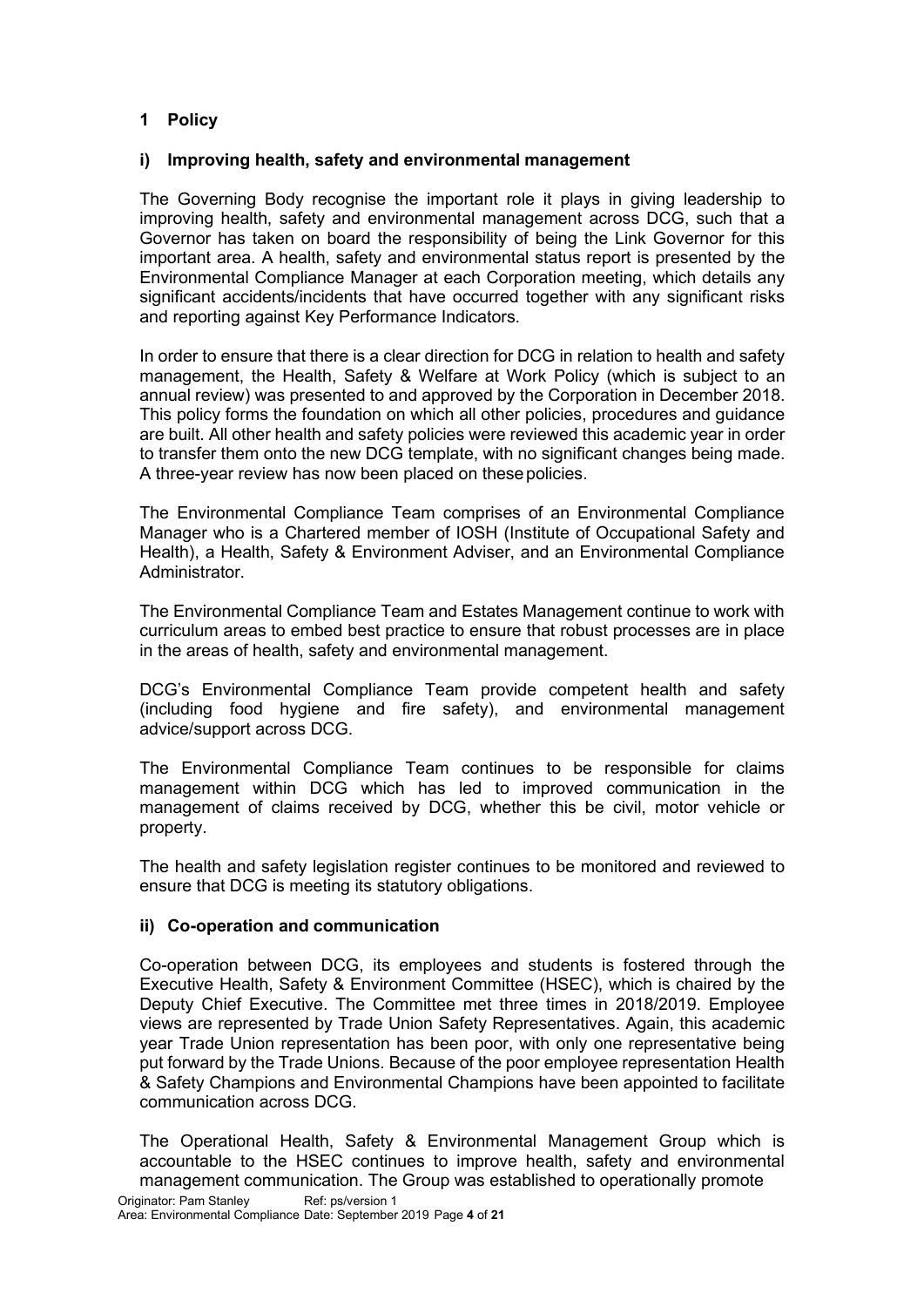and monitor DCG's Health, Safety & Environment management systems and is chaired by the Health, Safety & Environment Adviser. This group met three times this academic year.

Communication of health, safety and environmental management is primarily through attendance at Team meetings, DCG's intranet site and email system.

The Environmental Compliance Team continue to provide access for employees and students to legislation and guidance produced by the Health & Safety Executive (HSE), Environment Agency, Education and Skills Funding Agency and other relevant bodies.

#### **iii) Competence**

The development of health and safety competence amongst DCG employees is a continual process. The training programme contains the following subject areas;

- Health and safety new starter induction
- Health and safety new manager induction
- Protecting against hostile attack, including Stay Safe
- IOSH Managing Safely
- IOSH Leading Safely
- Environmental management
- Asbestos Awareness
- Workplace wellbeing
- Risk assessment
- Manual handling
- **Educational visits**
- MiDAS
- Emergency procedures, including evacuation equipment, first aid, fire-fighting equipment

DCG's health and safety training matrix identifies employee training requirements dependent on their role and responsibilities within DCG and is graded as to whether it is mandatory, essential for the role or desired. Appendix 1 summarises the training delivered during academic year 2018/2019.

The training was delivered internally by members of the Environmental Compliance Team and the Roundhouse Thinking Team.

The Environmental Compliance Team continues to work with senior management and Learning & Development in order to ensure that a robust training programme is available to meet the needs of DCG. Feedback from each delegate is reviewed to ensure the training programme meets their needs.

Excluding the training programme detailed above, the Environmental Compliance Team are often asked to provide tailored bespoke training for specific groups. In 2018/2019 the following was delivered:

Area:

- Inclusion Manual handling
- $\bullet$  IT Working at height
- Events Management General Health and Safety
- DCG-wide Duty Safety Officer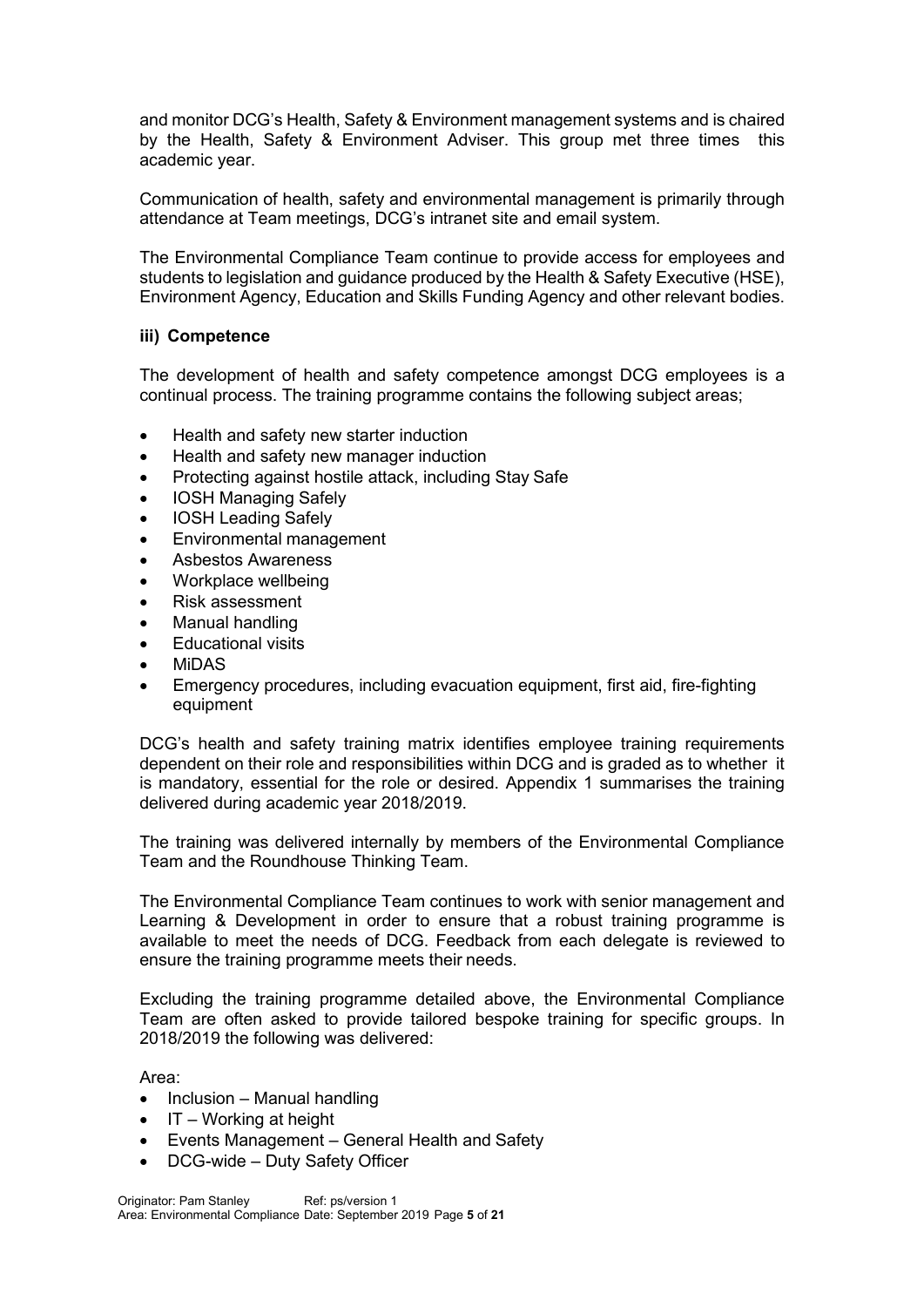- DCG-wide Alertus
- Engineering Risk Assessment
- DHU Emergency procedures and use of emergency evacuation equipment
- St James Centre Emergency procedures and use of emergency evacuation equipment
- Sports Educational visits
- Sports Evacuation chair training

The Management of Health and Safety at Work Regulations 1999 requires DCG to have access to competent advice to help it meet its health and safety obligations. This is met through members of the Environmental Compliance Team who continue to participate in Continuous Professional Development schemes run by their accredited professional body and other sources, together with specialist advice being provided from external sources, e.g. Radiation Protection Officer, where necessary.

Facilities management continue to be supported by the Environmental Compliance Team, as one of their key roles is ensuring safety across the DCG estate.

#### **2 Planning and implementing**

Planning is essential for the effective implementation of health and safety policies. When executed correctly it is a good way of demonstrating commitment to continuous improvement and promoting a positive health, safety and sustainable culture. DCG has systems in place with regards to the operational implementation and monitoring of approved policies and documentation which supports an effective health and safety management and environmental management system.

Health, safety and environmental management/sustainability planning operates at all levels of DCG, hence the devolution of responsibility to an operational level.

DCG has robust policies, procedures and standards in place for health, safety and environmental management. Our commitment to continuous improvement recognises the increasing challenges of meeting the demands of legislation, regulatory authorities and the Education and Skills Funding Agency, as well as the expectations of employees, employers, students, visitors and the wider community. To ensure that these challenges are met DCG has in place formal reporting procedures to the Corporation, Leadership Team, College Management Team and the Executive Health, Safety & Environment Committee. It is also the responsibility of the Environmental Management Team and Estates to review and monitor their implementation.

#### **i) Health and Safety Risk Management**

Control of risk is achieved through co-ordinated action by all members of the DCG community, which also includes robust management of any contractors working for DCG. The appropriateness and effectiveness of this can be measured through the proactive receipt of suitable and sufficient risk assessments, method statements, safe systems of work and permit to work systems.

Health and safety inspections are carried out throughout the year, and during 2018/19 there was a 100% completion rate of DCG's inspection programme. All action plans were provided to management for their areas of responsibility and reviewed in meetings with Estates and Team Managers responsible for the area.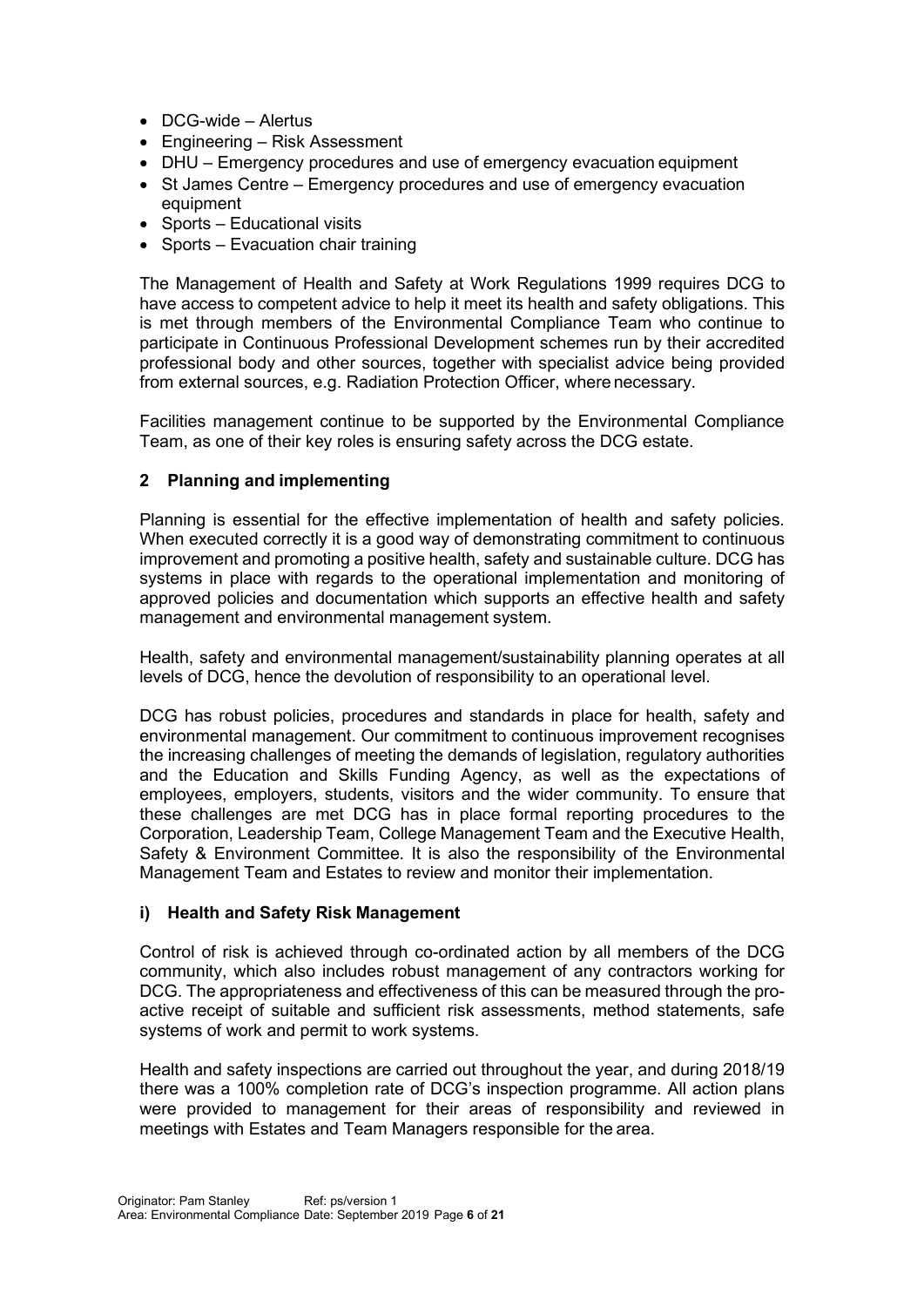Operational health and safety management audits have been carried out with Team Managers across DCG, with action plans developed as part of the process. Implementation of the action plan is the Team Manager's responsibility, with support being provided, where required, by members of the Environmental Compliance Team.

In support of DCG's risk management processes, a DCG-wide health safety and environment risk register is in place which is reported through Executive HSE Committee and the Executive Risk Management Group.

## **ii) Fire Safety Management**

DCG's fire risk assessments were completed this academic year by Marpal Ltd, from which action plans were developed. It is the responsibility of Facilities & Site Services to liaise with all appropriate parties to ensure that the action plans are implemented. Remedial actions required range from physical work to the estate to minor changes to local procedures.

Fire evacuation exercises were carried out across all Colleges, with drills being carried out at on a termly basis and during times when the campuses were in operation, e.g. evenings and early mornings. Positive action was taken, e.g. minor changes to local procedures such as management at Assembly Points and review of the systems in place for managing people requiring assistance.

## **iii) Environmental Management**

DCG continues to work closely with its waste contractor, Veolia and this relationship provides the opportunity for improvements in recycling rates and appropriate segregation and disposal of waste.

Recycling facilities continue to be rolled out across all Colleges and curriculum areas continue to work with the Environmental Compliance Team and Estates Management with regards to segregating waste at source, with the aim of mirroring and promoting sector best practice with students.

Collaborative work is being undertaken by the Estates Management Team and Environmental Compliance in order to drive forward initiatives to ultimately achieve a robust environmental management system. For example, policy development, establishing operational procedures for waste management, energy consumption, and low carbon management solutions.

Environmental management forms part of the new starter induction in order to raise awareness within DCG about our guiding principles and the cost of effective energy management, for example.

A number of low energy initiatives have been implemented this academic year, with the installation of low energy lighting, water saving devices in urinals and installation of more energy efficient boilers.

## **iv) Environmental Monitoring - Noise and Dust Assessments**

During this academic year environmental monitoring has taken place:

• Agricultural Workshop, Broomfield Hall The noise monitoring within this environment identified that the average noise levels within the area exceed the exposure limit value of 86 d(Ba).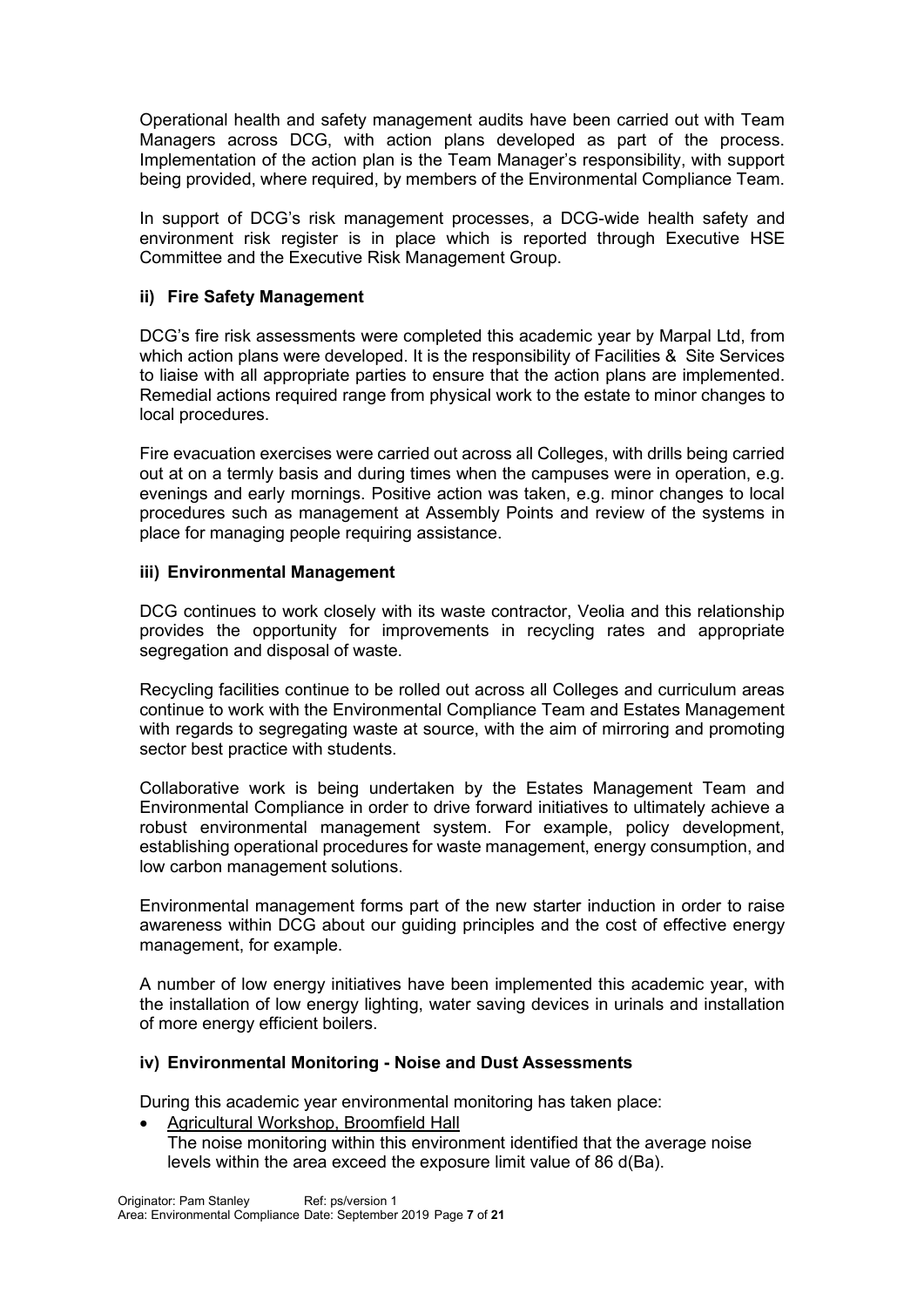DCG employees are provided with appropriate Personal Protective Equipment (PPE) to reduce the risk of them experiencing noise induced hearing loss and signs are in placed to identify areas that are hearing protection zones.

• Hudson Building

The noise monitoring within Carpentry & Joinery Workshops identified that when using the router hearing protection should be worn by the user and those in close proximity. The Woodworking Machine Workshop will continue to be a hearing protection zone.

All dust measurements were found to be below the current exposure limits for respirable and inhalable dust.

#### **v) Workplace Vetting**

DCG has legal, moral and contractual obligations with regards to its students' health, safety and welfare whilst they are engaged with employers for the purpose of workbased learning and work experience.

The Work Experience Team, Apprenticeship Team and Business Development input all documentation and information pertaining to employer health, safety and safeguarding assessments into the central records library and database, with the Environmental Compliance Team providing the strategic overview.

#### **vi) Food Safety**

The Environmental Compliance Team works with Caterlink, Hospitality and Catering and Little Explorers Nursery to ensure high standards of food safety and hygiene, which is achieved through inspections and meetings. 5<sup>\*</sup> food hygiene ratings have been awarded to all catering facilities across DCG, following inspections undertaken by local authorities.

Little Explorers Nursery and the Engine Shed Restaurant underwent independent audits by the Navitas Group this academic year, with Little Explorers attaining a score of 98% and the Engine Shed Restaurant 97.5%. No significant risks were identified with regards to food safety within these two areas.

Caterlink continue to be audited against the European Food Hygiene standards to enable them to continually monitor and improve food safety standards and quality within the DCG outlets, attaining over 95% in all of their outlets.

#### **vii) Counter Terrorism**

This academic year time has been spent with the Events Team upskilling them on the local protocols and action to take should an incident occur during an event.

ACT (Action Counters Terrorism) Awareness e-learning has been rolled out to DCG peripatetic employees.

#### **viii) Link Governor**

Stronger links have been forged with the Corporation this year with the identification of a Link Governor. Frequent meetings have taken place between them and Environmental Compliance, with both parties finding this of benefit.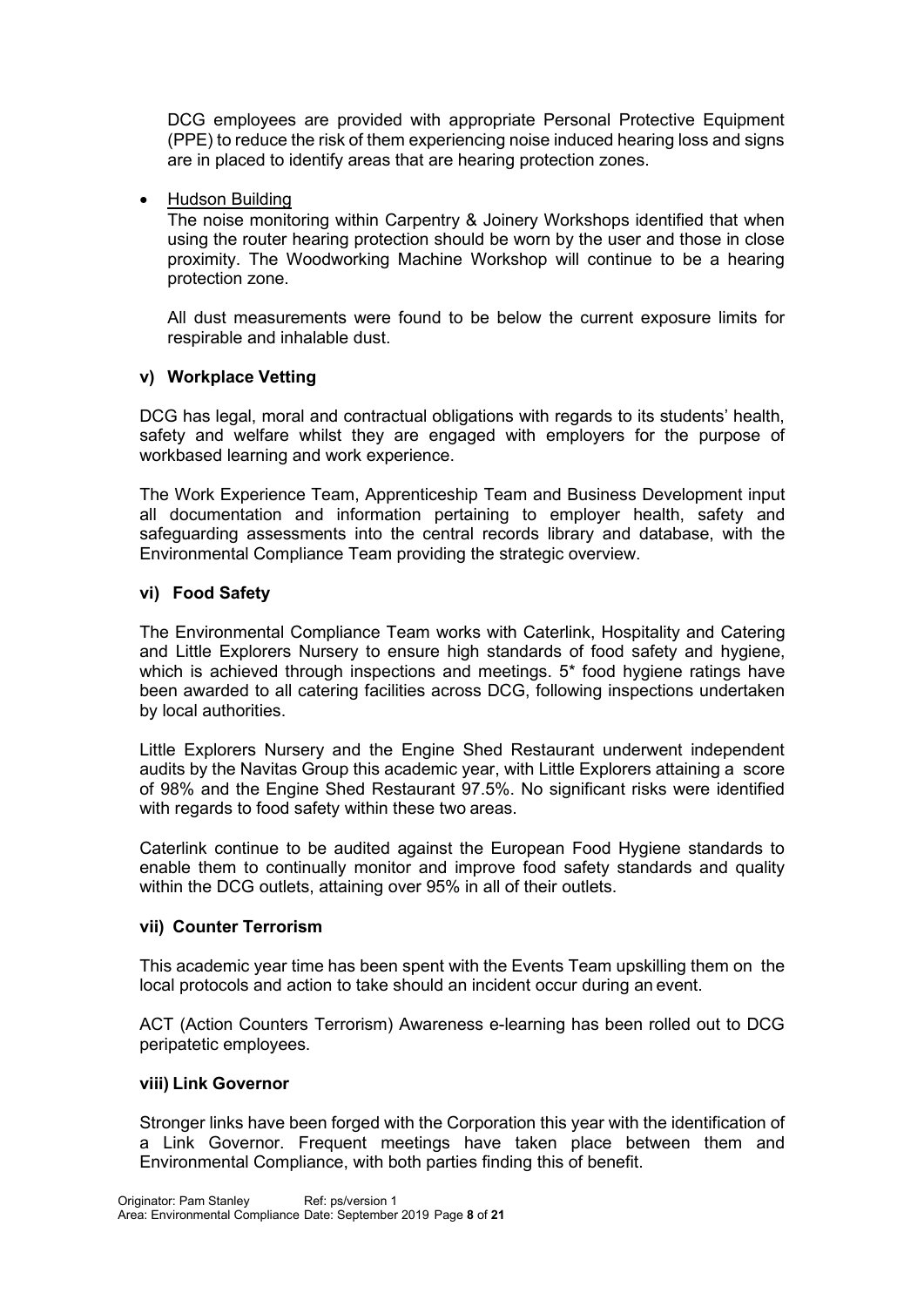The links with the Corporation have been further enhanced by the Environmental Compliance Manager attending each Corporation meeting to present an update report on compliance and KPI progress.

## **ix) Business Continuity**

The Critical Incident and Business Continuity Plan has been regularly updated this year. Monthly meetings have taken place with key members of the critical incident management team when they have had to work through actions that they would take with a given scenario, i.e. major gas leak at the Roundhouse. This has been well received by all attendees.

## **x) CCTV Management**

Following successful attendance at a CCTV management course DCG now has six qualified and licensed CCTV Operatives.

A robust management policy, supportive documentation and process has been implemented this year in line with the requirements of the ICO's Code of Practice and there has also been significant investment this year into CCTV coverage and recording capability.

## **xi) UK Parliament Week**

DCG participated in UK Parliament Week this academic year, with a group of A-level students visiting the Houses of Parliament in November. This was followed by DCG hosting the Health & Safety Executive at the Joseph Wright Centre, working with a group of A-level students on the workplace of the future vis-à-vis health and safety developments, culminating in a debate modelled around the process of passing a Bill through Parliament.

#### **xii) Duty Safety Officer**

Over 50 managers were trained this year to carry out the role of Duty Safety Officer. This has resulted in robust rotas being put into place across all DCG Colleges which cover the whole of the academic year.

#### **xiii) Boiler House, Broomfield Hall**

A review of the practices of stoking the boilers at Broomfield Hall was carried out this academic year, which included inspection of the Personal Protective Equipment provided. The review resulted in Respiratory Protective Equipment being provided, together with more appropriate protective clothing. This has been well received by the employees who carry out this task.

#### **xiv) Educational Visits Database**

Research has been carried out over this academic year with regards to providing an electronic system for managing educational visits. Several options have been reviewed and a preferred supplier has been identified (Evolve) which is used across the FE sector. Moving forward this will be rolled out across DCG over the forthcoming academic year.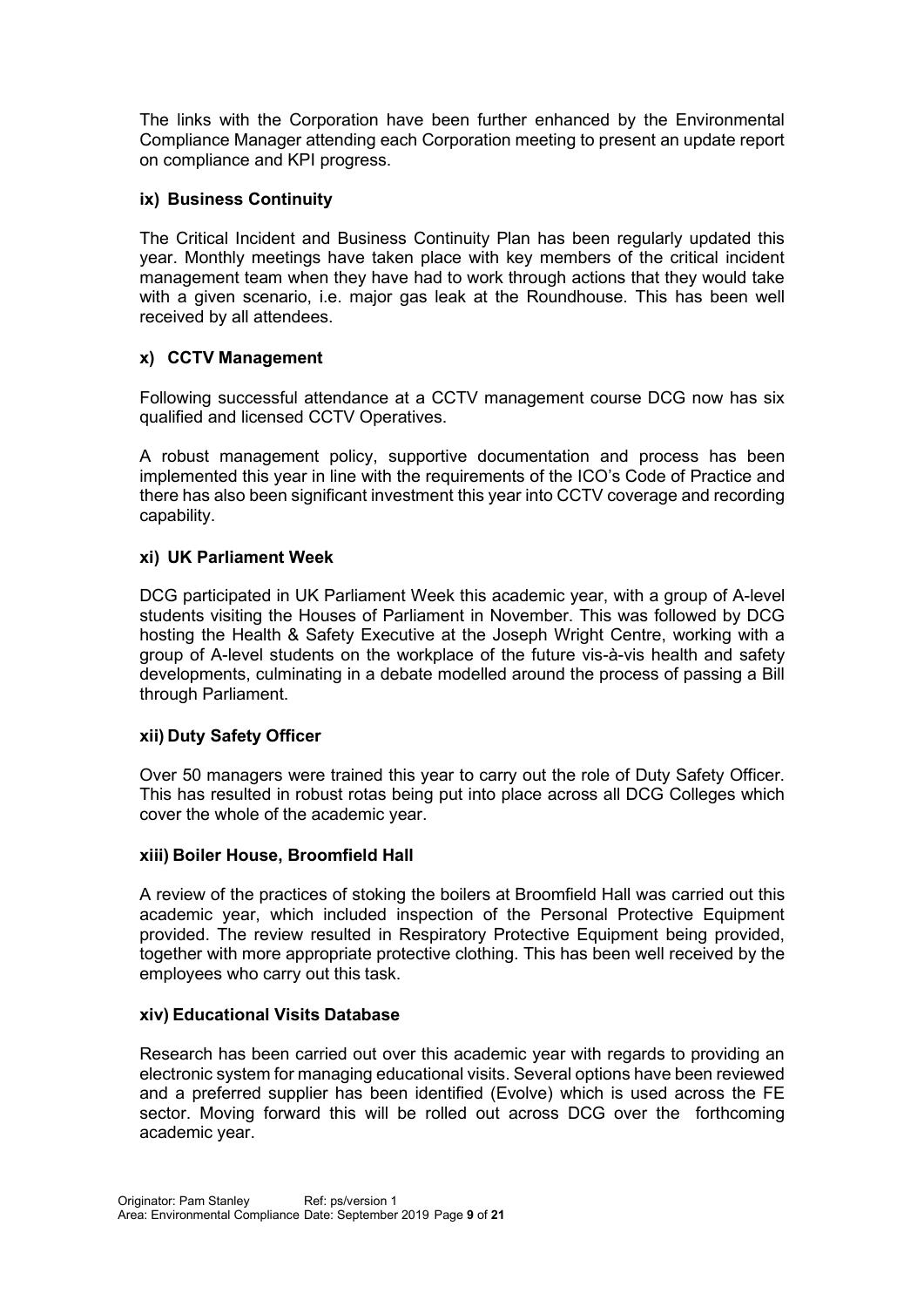## **3 Monitoring**

Monitoring DCG's health and safety performance is a legal requirement under the Management of Health and Safety at Work Regulations 1999. Measuring performance against agreed standards to reveal when and where improvement is needed is also an essential part of best practice in health, safety and environmental management. As a college we are continually monitoring our performance in order to ensure that we maintain the highest possible standards and comply with sector best practice.

## **i) Proactive monitoring**

The Environmental Compliance Team, in conjunction with Trade Union Health & Safety Representatives carried out inspections across all DCG-occupied estate during the 2018/2019 academic year, from which action plans were developed and brought to the attention of curriculum areas and Estates for action. In line with DCG's KPI, we achieved 100% compliance.

Members of the Environmental Compliance Team were involved in visits to all areas of DCG on a very wide range of topics. Specific areas included, for example, engineering in order to support them to improve health and safety management in this high-risk area.

Health & Safety management audits were undertaken with Team Managers in order to assess how health and safety was being managed at an operational level, from which action plans were developed.

A robust health surveillance programme is in place across DCG, with the following surveillance events being carried out this academic year, attended by 160 employees:

| <b>Audiometry screening</b>        | 15  |
|------------------------------------|-----|
| <b>Diagnostic Audiology</b>        | 78  |
| <b>Respiratory</b>                 | 153 |
| Dermatology                        | 153 |
| <b>Hard Arm Vibration (Tier 2)</b> | 35  |

Where health surveillance has identified a potential area of concern, i.e. noise induced hearing loss the Team Manager and employee are met with and an assessment is carried out in order to reduce the risk of further harm occurring.

#### **ii) Reactive monitoring**

The total accidents, incidents and near misses reported for academic year 2018/19 is 432, however 181 of those reports are classed as 'non College related/first aid incidents' and are therefore taken out of the total, providing a total of 251 accidents, incidents and near misses for the academic year, compared to 235 reports for the year previous.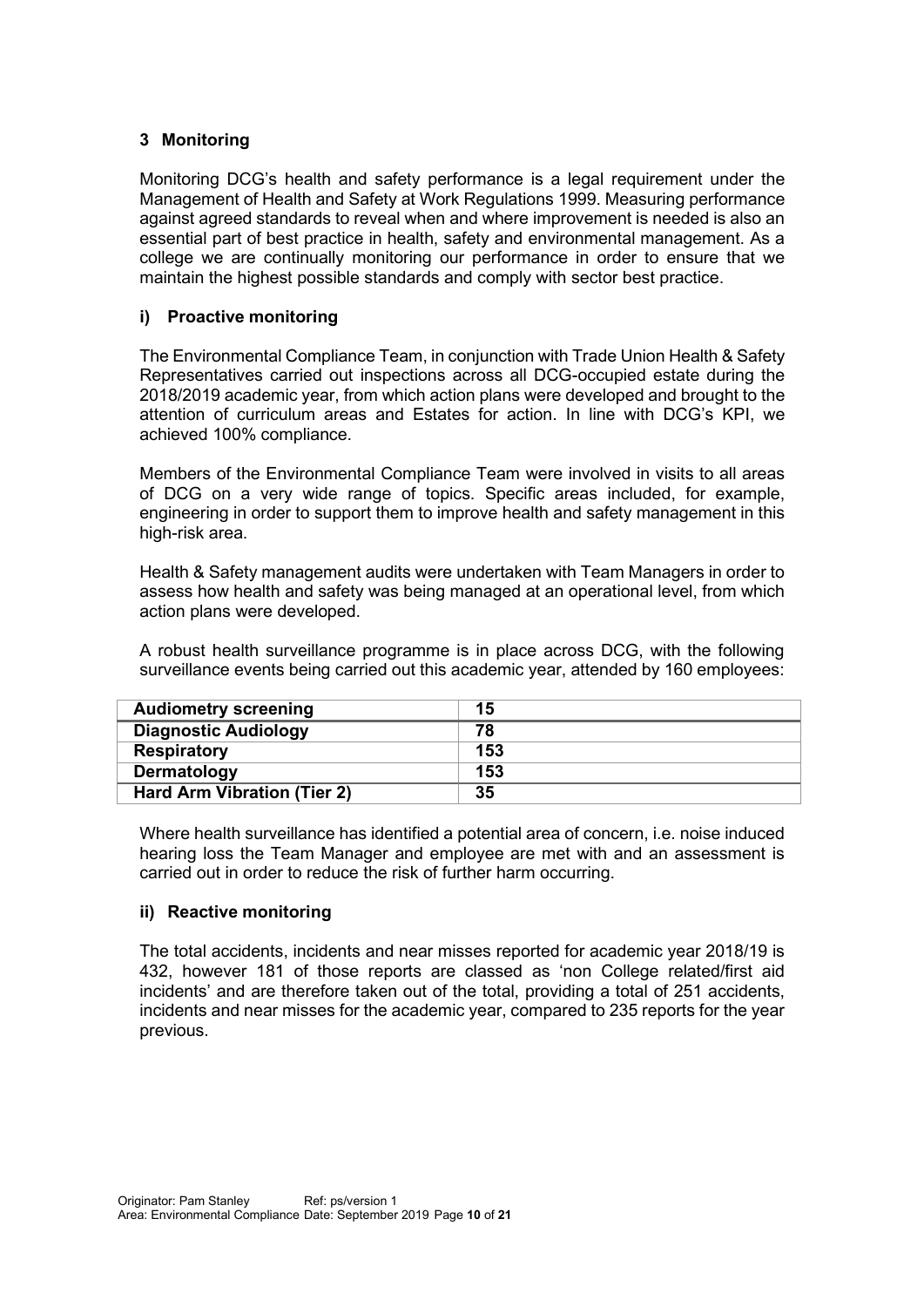Six of the reports received resulted in RIDDOR:

- Students were outside the Sports Barn making a video for an English Assignment - when the student who was acting as the thief who had stolen a trophy slipped on the grass and the two students who were acting as police tripped over the thief. Injured person (IP) landed on the trophy receiving a deep cut on their little finger on their right hand. They also received small cuts on their second and third finger as well. First Aid was provided to stop the bleeding. IP was taken to A&E where butterfly stitches were applied to their little finger (right hand) and the finger was also strapped. Risk assessment for activity reviewed and further support provided by Environmental Compliance to the area with regards to the production of risk assessments.
- During a Propagation practical on the grafting of plant stems in the classroom using a new Felco grafting knife, a student cut parallel down a finger. First aid was administered but this did not stop the bleeding. IP went to A&E where stitches were applied to the finger. Safe practices reviewed with students working with this equipment.
- A student was cutting a length of conduit which slipped in the vice and cut their knuckle on their middle finger (possible burr on conduit). First Aid was administered. The IP went to hospital and received 3 stitches to their thumb. As a result of the incident, all students were re-inducted on the safe methods of cutting steel pipe using a hacksaw. Risk assessment revisited with regards to the wearing of gloves when undertaking the cutting of steel pipes.
- A student fell off his motor bike after the bike front wheel stuck a section of ungritted ice on the entrance to the car park of the Johnson Building. IP went to hospital and thumb and hand were bruised, but not broken. CCTV gave a clear view of the incident which showed that the student increased his speed away from traffic towards the barrier before breaking. (On a motorcycle the breaking is with the right hand for the front break and the right foot for the rear.) You can see the rider with their foot clearly away from the bike and not in control of the vehicle. The student is a young rider on L plates. This was the primary reason for the accident. Other vehicles were travelling at speed in and around the bend with little change in speed which suggest ice wasn't a primary factor.
- A student was using a panel/rip saw to cut a section of timber on a saw horse. The student was using their knee to brace the section of timber to keep it in place and prevent it from slipping – this is common practice with most joiners. On the up stroke of the cut, the student made contact with the middle of their right thigh, slashed their trousers (already cut and worn in some places) and slashed their leg (approx.. 80mm laceration). The IP was very pale so they sat on the floor while First aid was administered. The IP was then sick. The IP went to A&E where stitches were applied to their leg. Safe working practices reviewed with all students.
- A staff member was going to use the bins between pods C201 and C202 and tripped down the step and fell onto the floor injuring their foot, ankle and hand. First aid was administered, and ice packs were applied to hand/wrist and ankle/foot. IP attended A&E and was off work for over seven days. Waste station relocated to more appropriate site.

Investigations of accidents and occupational ill-health are undertaken at both departmental by Team Managers and area level by the Environmental Compliance Team and Facilities & Site Services Manager. Statistical information can be found in Appendix 2.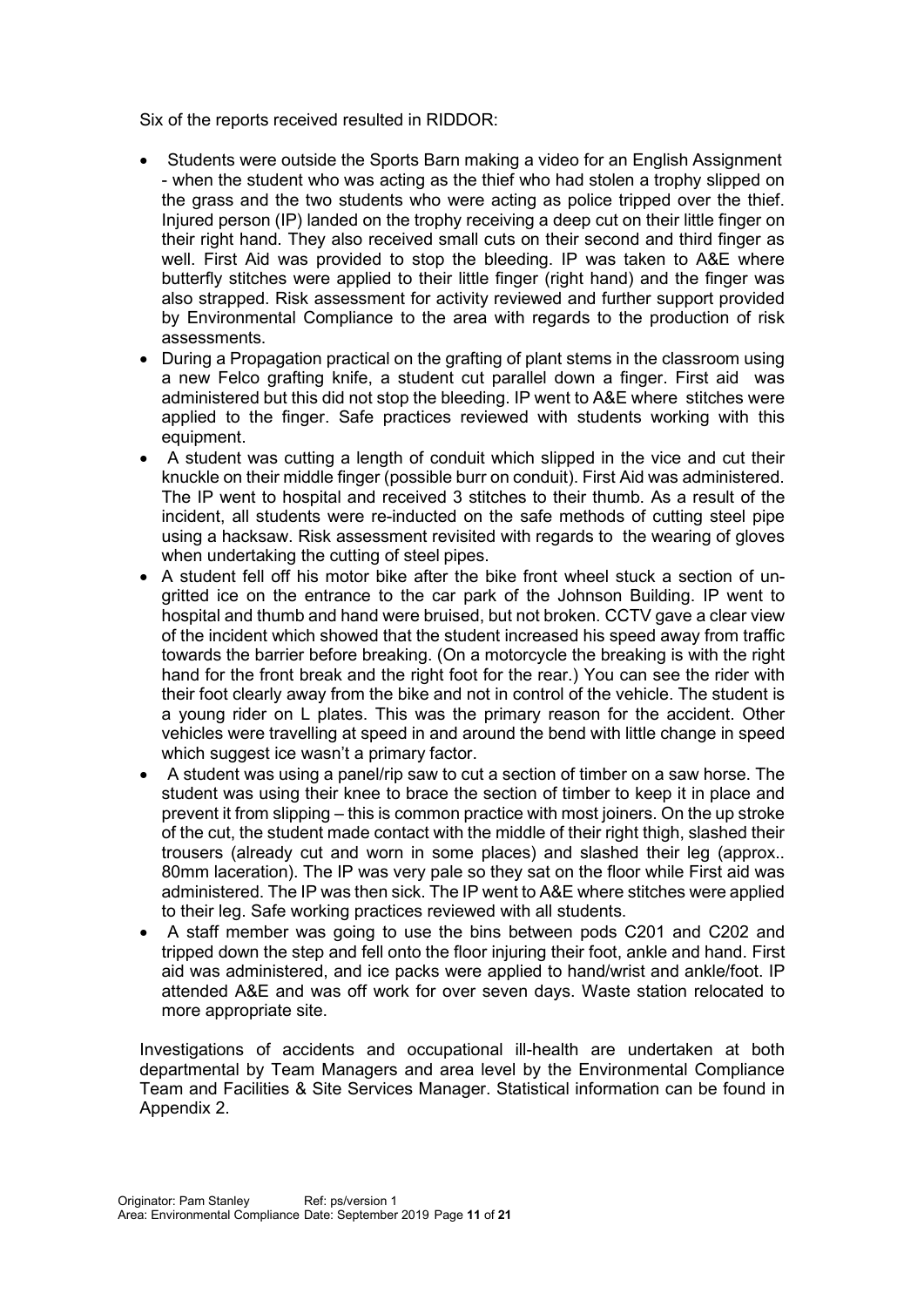| Academic year | <b>Students</b> | <b>Accident</b> | <b>Accidents</b> |
|---------------|-----------------|-----------------|------------------|
|               |                 | s               | р                |
|               |                 | reported        | er student       |
| 2014/2015     | 19973           | 133             | 0.007            |
| 2015/2016     | 16366           | 223             | 0.014            |
| 2016/2017     | 15168           | 219             | 0.014            |
| 2017/2018     | 15762           | 235             | 0.015            |
| 2018/2019     | 16529           | 251             | 0.015            |

Land Based reported 47 accidents, incidents or near misses, which were attributed to falls from horse, cuts from using equipment or animal bites. Safety management, e.g. enforcement in the wearing of PPE and safety management systems in this area is high and of a good standard, therefore the injuries are very minor.

No animal welfare incidents were reported this year.

Inclusion reported 33 accidents and incidents which were attributed to slips, trips and falls, burns or scolds whilst making hot drinks and feeling unwell. As a result of the slips, trips and falls, the pathways at Broomfield have been tarmacked.

Construction reported 37 accidents, incidents or near misses. The reports related to misuse of tools, splashes in the face from hazardous substances, e.g. mortar and manual handling injuries. The dangers of misuse of tools and substances is reiterated to students, posters are in place and safe manual handling practices form part of curriculum delivery.

Hair and beauty reported 19 accidents, incidents or near misses, which were attributed to cuts from scissors, burns from hair straighteners and allergic reactions. As part of learning the lessons practice is reviewed with students who sustain a 'vocational' injury, which is part of the learning process.

The Roundhouse (79), JWC (96) and Broomfield (95) had the highest rate of reports for the academic year.

There was one civil claim made against DCG this academic year, when an open sash window dropped and landed on a DCG employee's fingers, causing them to seek treatment at A&E.

#### **iii) Performance Indicators**

#### **a) Communication and visits by external agencies**

Nil to report.

#### **b) Enforcement actions by enforcing authorities**

No enforcement actions have occurred in the reporting period.

#### **c) Derby College Key Performance Indicators**

Key Performance Indicators (KPIs) have been developed and approved by DCG's Executive Health, Safety & Environment Committee as a way of measuring performance.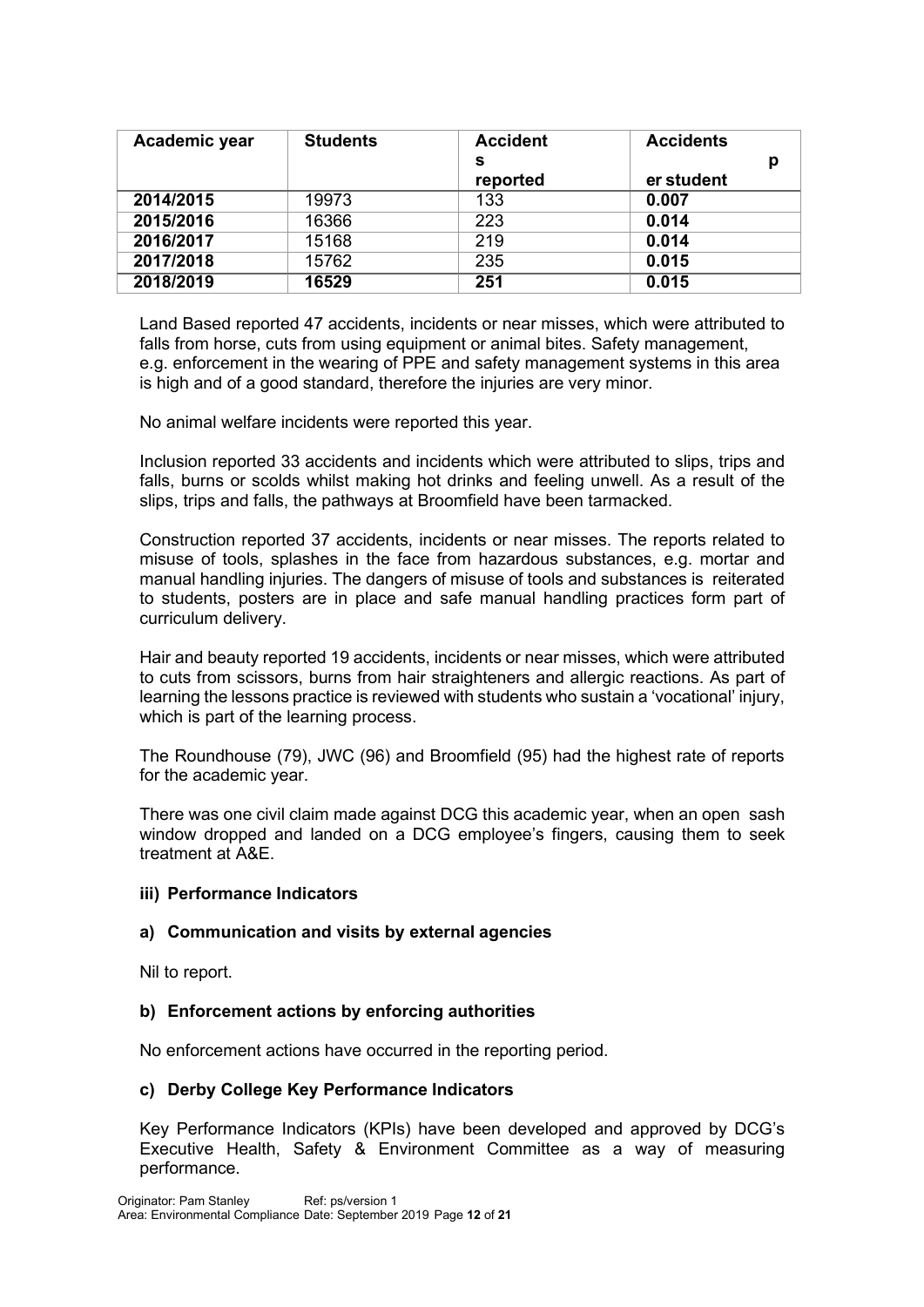Health and Safety

- 100% completion of Health and Safety Inspection Programme for the academic year - **Achieved 100%**
- 100% of planned fire evacuation exercises on all campuses are completed within the agreed fire evacuation standard – **Achieved 100%**
- 100% of staff complete their mandatory three-year health and safety refresher training within two months of the renewal date, excluding those on long term sick, maternity leave, etc – **Achieved 100%**
- Area health and safety management audits achieve at least an overall 90% compliance score - **Not achieved.** 85% average achieved for those audits undertaken. Action plans have been put in place for all audits undertaken, which are reviewed regularly with managers and additional Environmental Compliance support is given to those managers who are not achieving the required standard set. Team Mangers attend and are expected to successfully complete the IOSH Managing Safely (as a minimum) and for some managers, i.e. Work Experience it has been recommended that they also undertake the NEBOSH National General Certificate or equivalent.

#### Environmental Management

- 1% reduction in the volume of utilities **Exceeded 8% reduction**
- 2% reduction in the volume of waste **Exceeded 8% reduction**
- 100% of College waste not going to landfill **Achieved**
- 2% increase in waste segregated at source (recycled) **Exceeded 4.5% increase**
- 100% of employees complete their mandatory environmental awareness training, excluding those on long term sick, maternity leave, etc – **Achieved 100%**

Data will continue to be collected and analysed by the Environmental Compliance Team and Estates Management, and reported on at both Executive Health, Safety & Environment Committee and to Corporation as a means of providing assurance that robust processes are in place in respect of DCG's health, safety and environmental management systems and that, where necessary, remedial action is being taken to ensure compliance with these KPIs.

#### **4 Audit and Review**

DCG's Health and Safety Management System underwent internal audit by ICCA in June 2019, with the overall assurance conclusion being that of substantial assurance with no recommendations and areas of sector best practice being identified.

As part of DCG's commitment to continuous improvement, an internal operational health and safety management audit developed by DCG's Environmental Compliance Team continues to be undertaken with Team Managers. Feedback and action plans have been developed and their implementation is being monitored by the Environmental Management Team.

DCG aims to seek accreditation of the ISO 45001 standard moving forward in order to provide assurance that the health and safety management system is robust.

In relation to ISO 14001, further work is required with regards to operational management and processes before certification can be sought.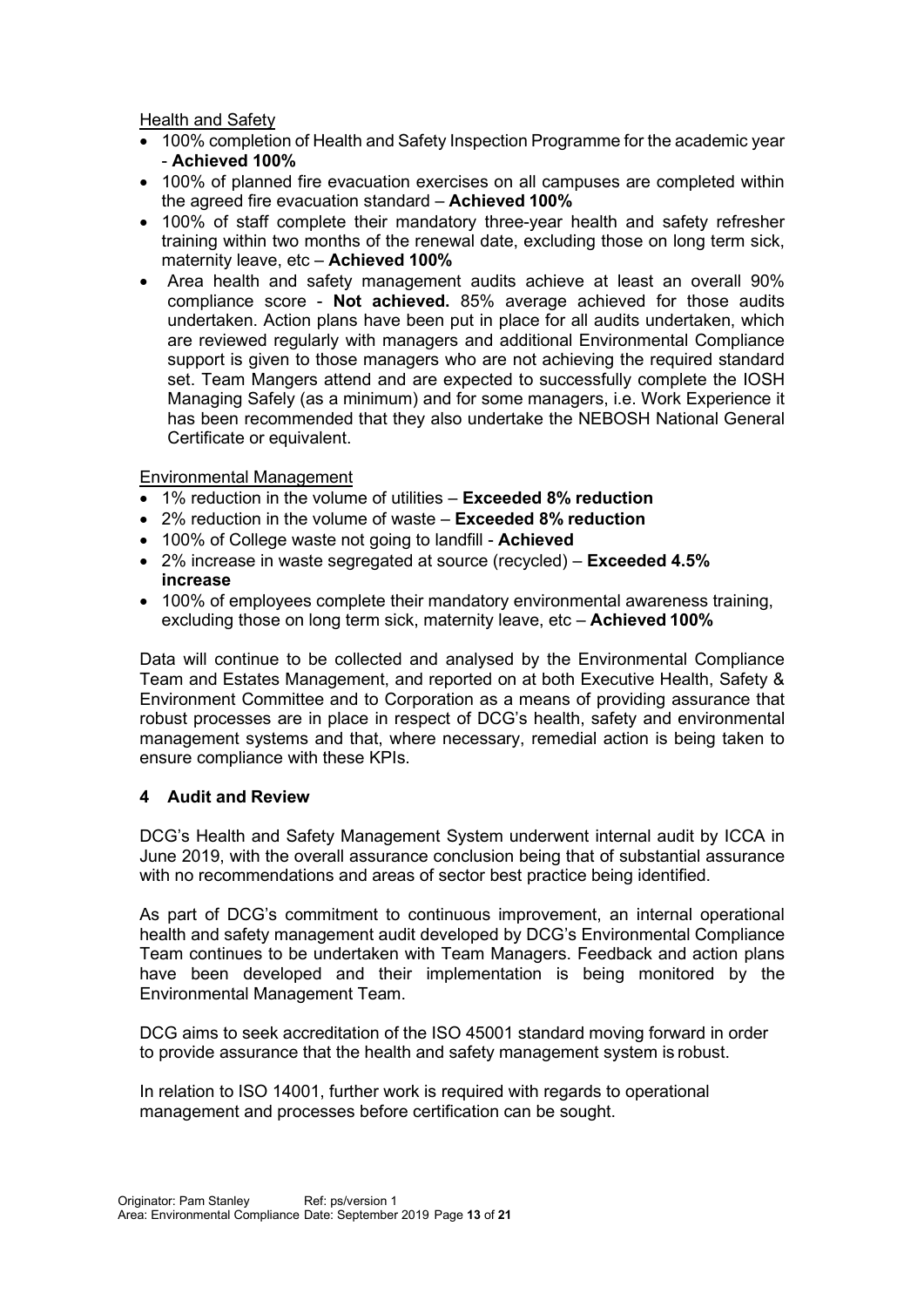#### **5 Next steps**

In terms of corporate responsibility for health and safety, work is ongoing to ensure that the key elements of an effective health and safety management system continue to be embedded across DCG, in line with DCG's strategic objectives and the requirements of ISO 45001, such that DCG can seek certification against this International Standard.

In order to ensure the continuing improvement of DCG's health and safety management system it is proposed that the educational visits database will be rolled out across DCG during academic year 2019/2020.

Work continues with Estates Management in the development of an Environmental Management System compliant with ISO 14001, together with a review of DCG's carbon footprint in 2019/2020 which will provide a supporting action plan to reduce its carbon output.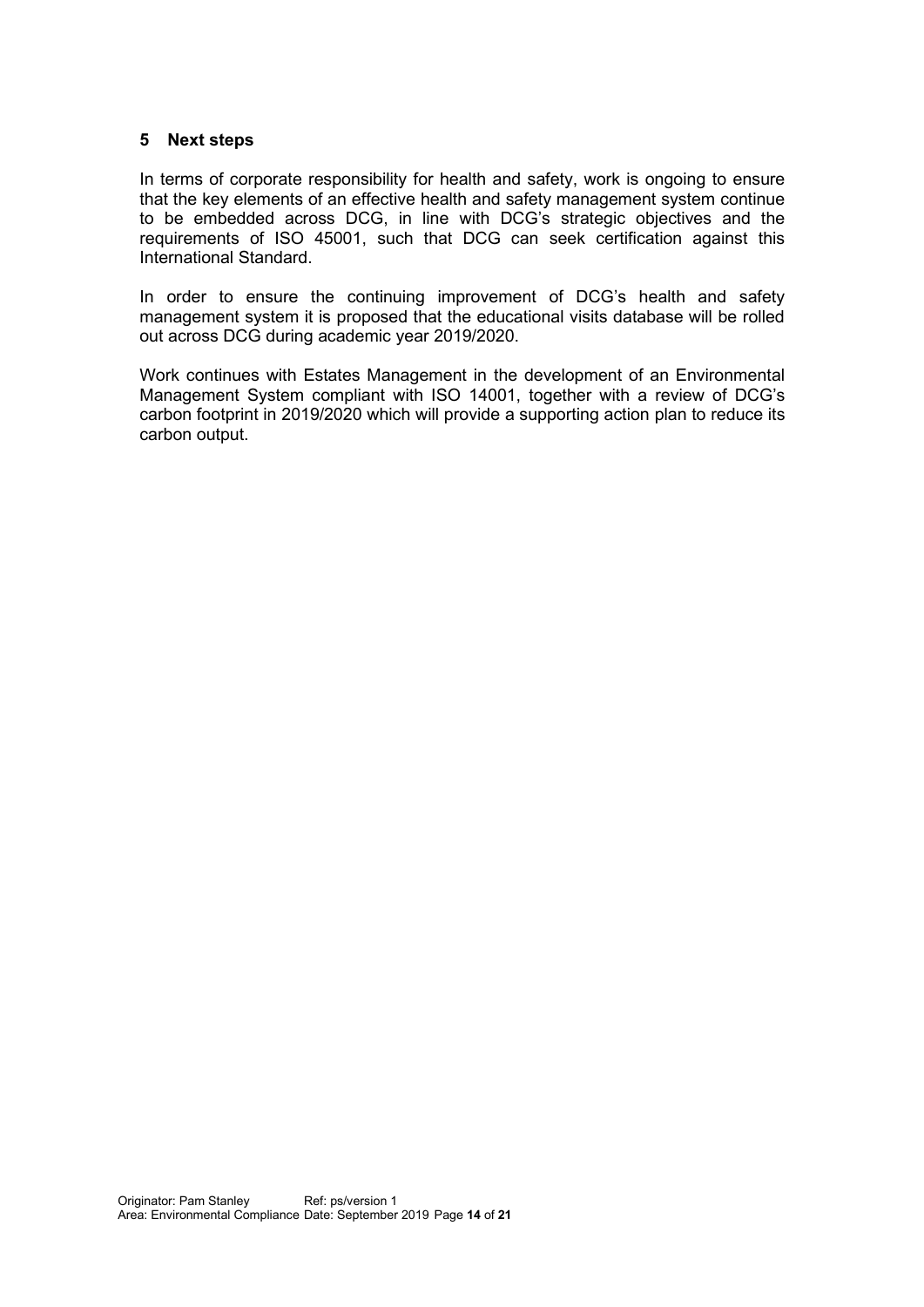## Appendix 1

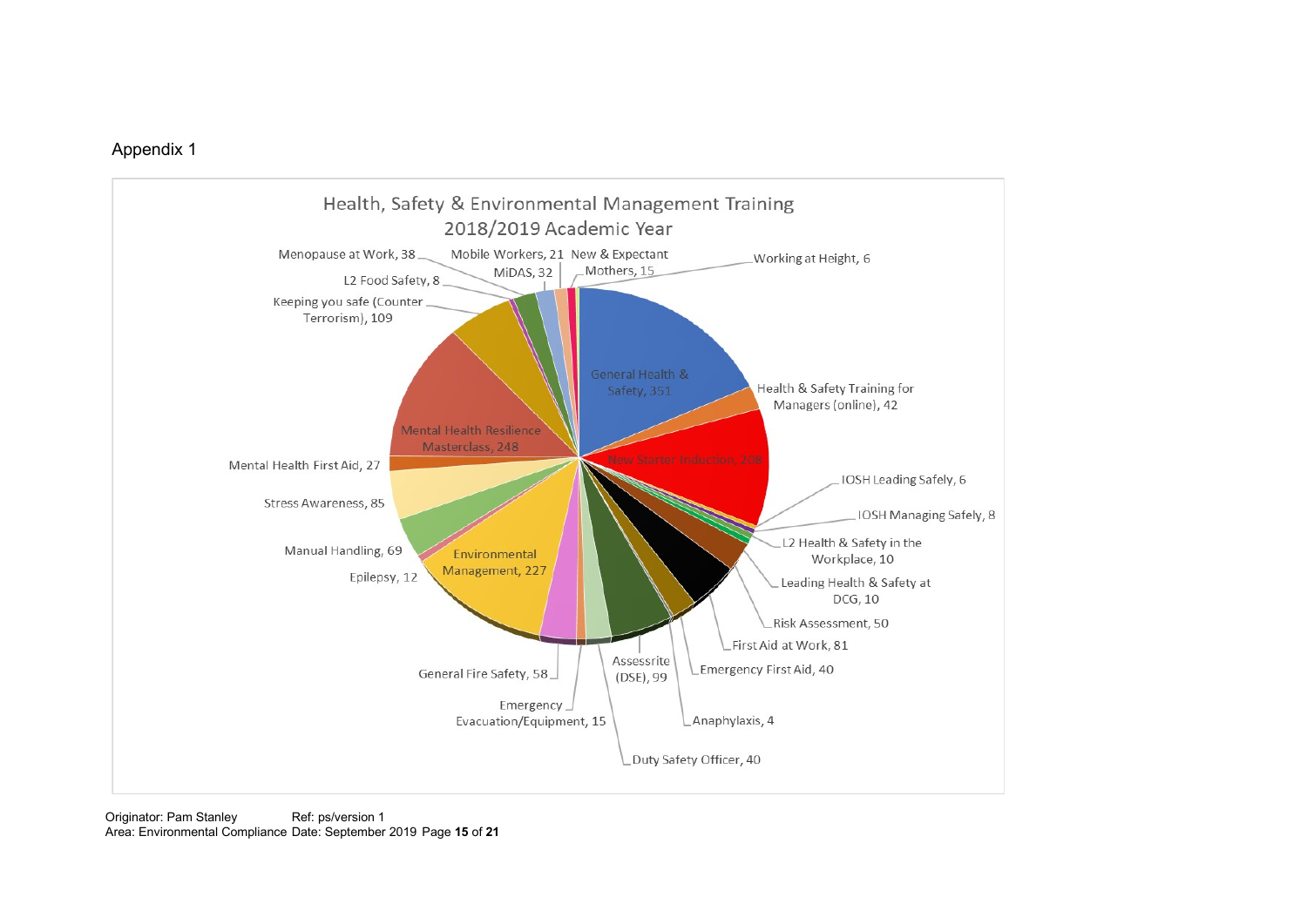Graph 1 – Health and safety training data 2018/2019

Originator: Pam Stanley Area: Environmental Compliance Ref: ps/version 1 Date: September 2019 Page **16** of **21**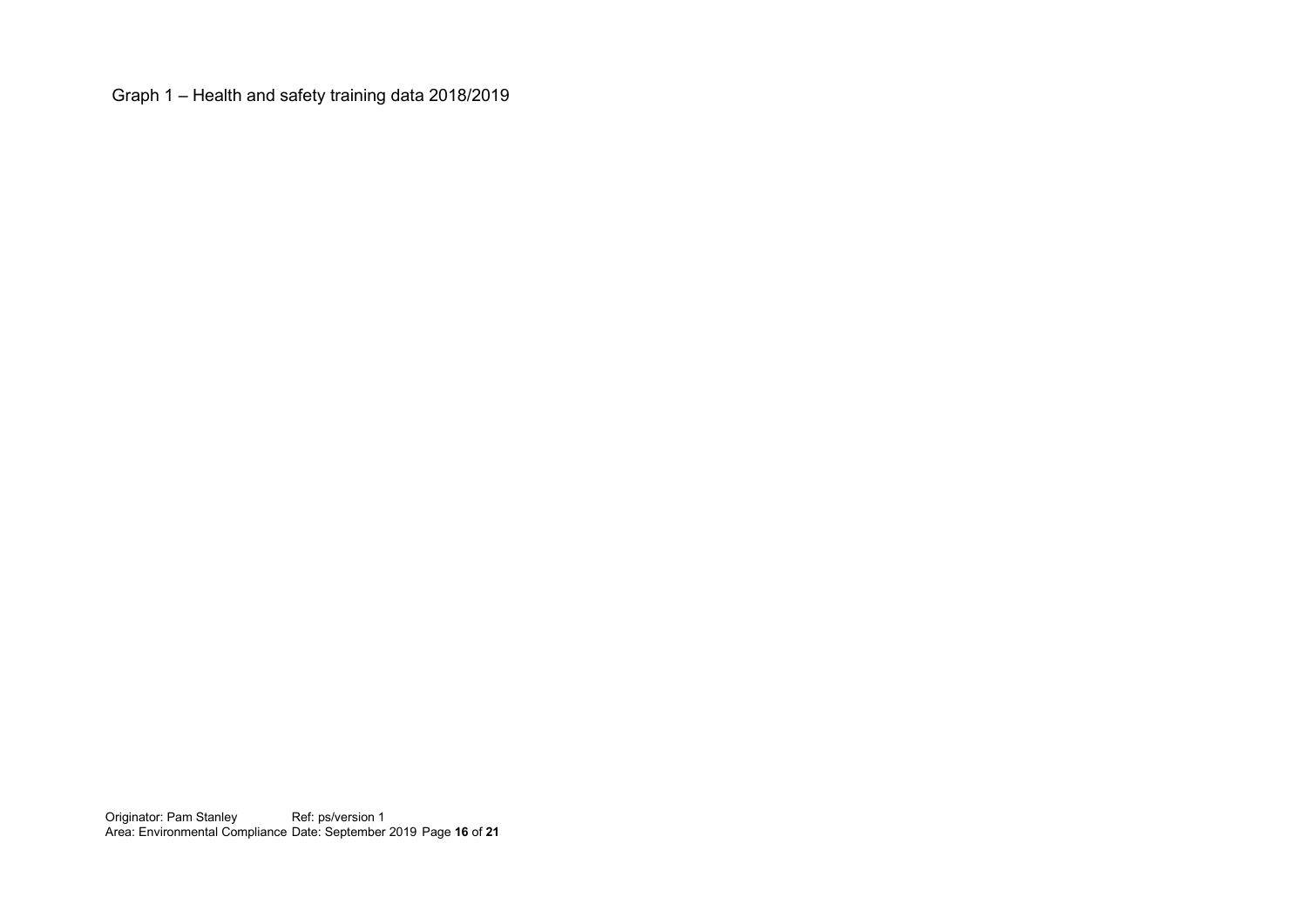Appendix 2



# Accident/Incident Data By Year With Current Year Monthly Breakdown

Graph 2 – Accident/Incident/Near Miss Data By Year With Current Year Monthly Breakdown.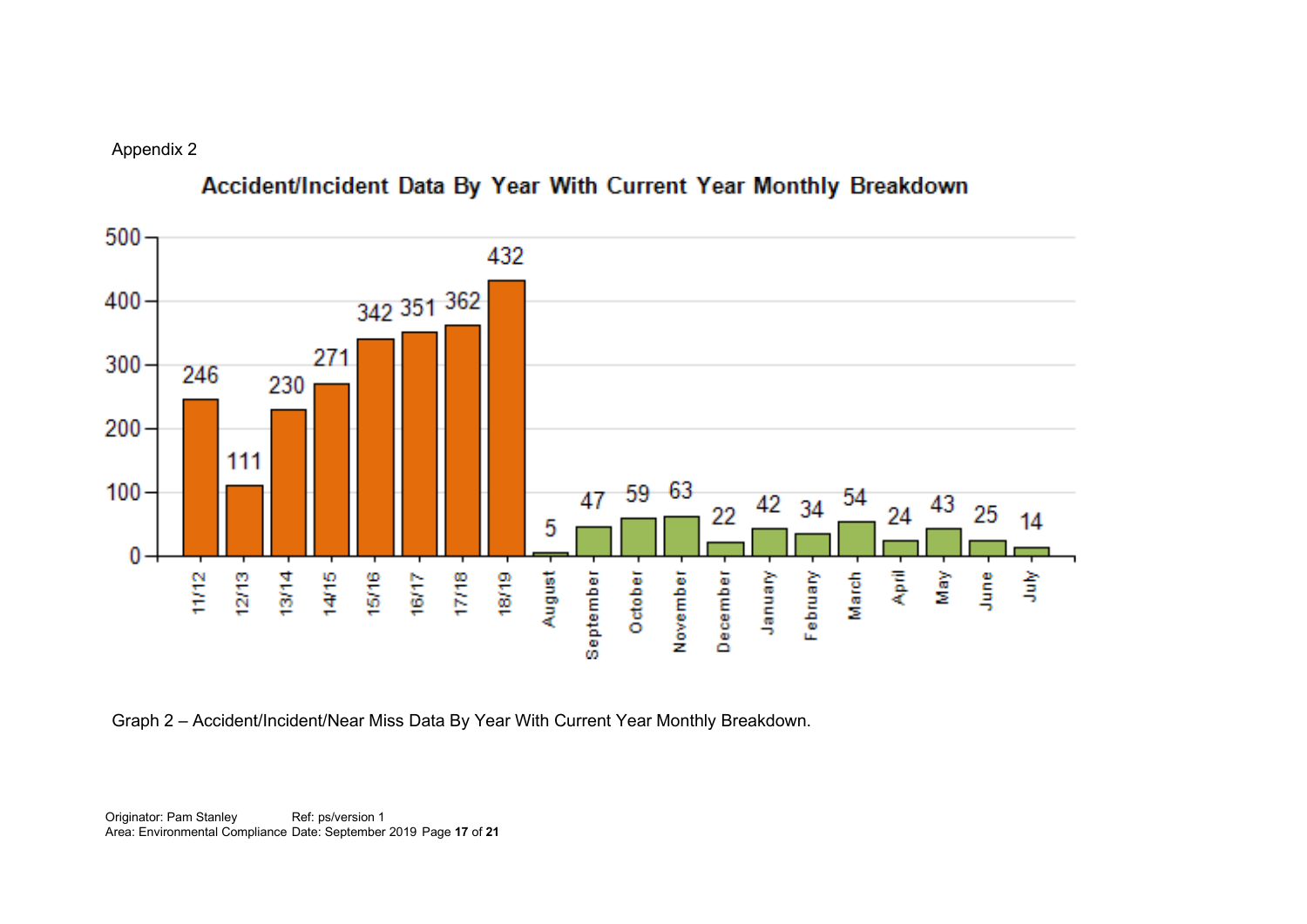Graph 3 – Accidents, Incidents and Near Misses by Curriculum Area



## Accident/Incidents By Curriculum Area

ปัญก<sub>ิส</sub>ุ Gollege <sub>ได้ที</sub>่ละอยู่ Standard first aig vincidents or where no curriculum area affected, i.e. support Area: Environmental Compliance Date: September 2019 Page **18** of **21**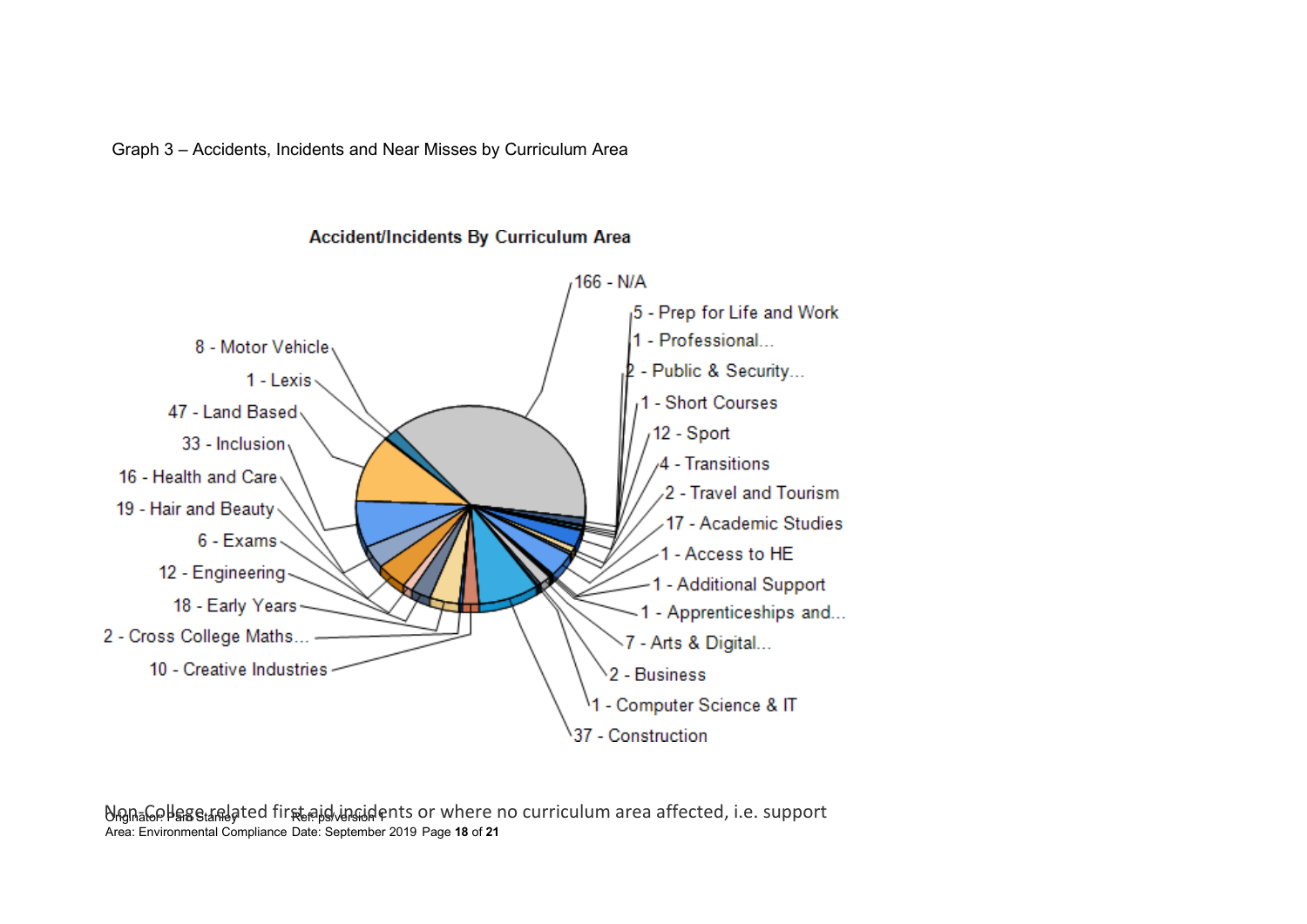



**Site Comparison**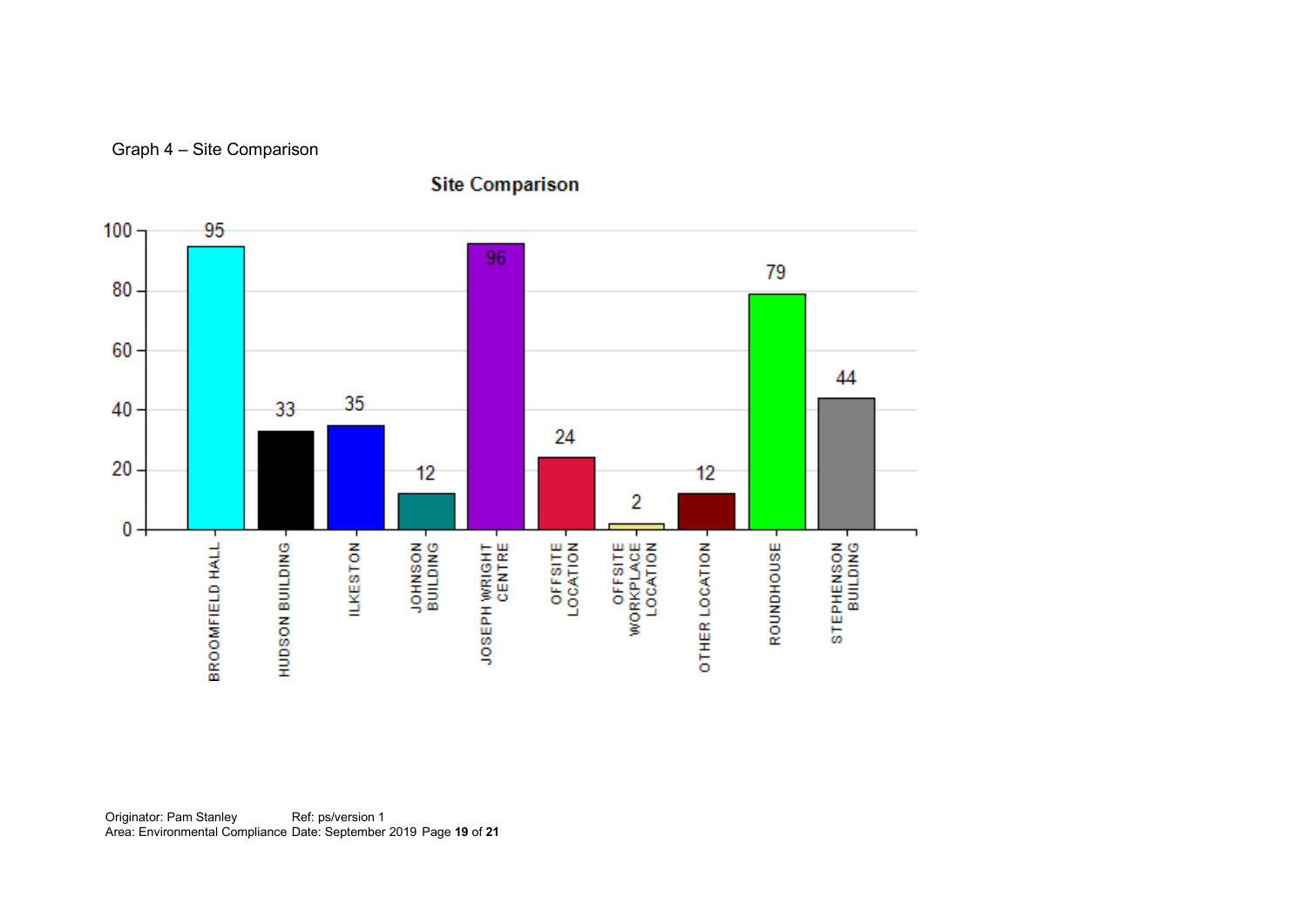Graph 5 – Kind of Incident Comparison

## Kind of Incident Comparison



Originator: Pam Stanley Area: Environmental Compliance Ref: ps/version 1 Date: September 2019 Page **20** of **21**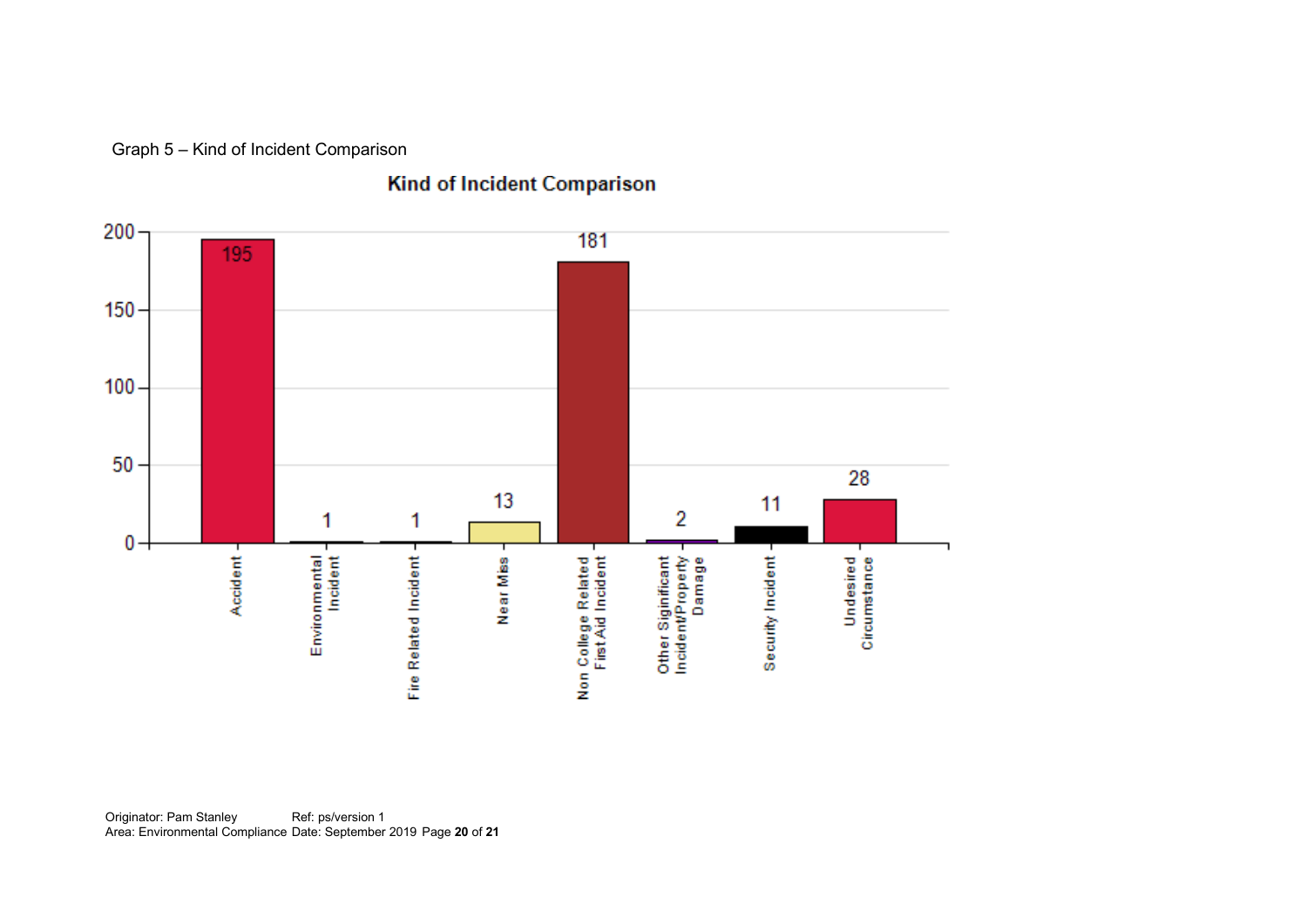Graph 6 – Persons Affected Comparison

## **Persons Affected Comparison**